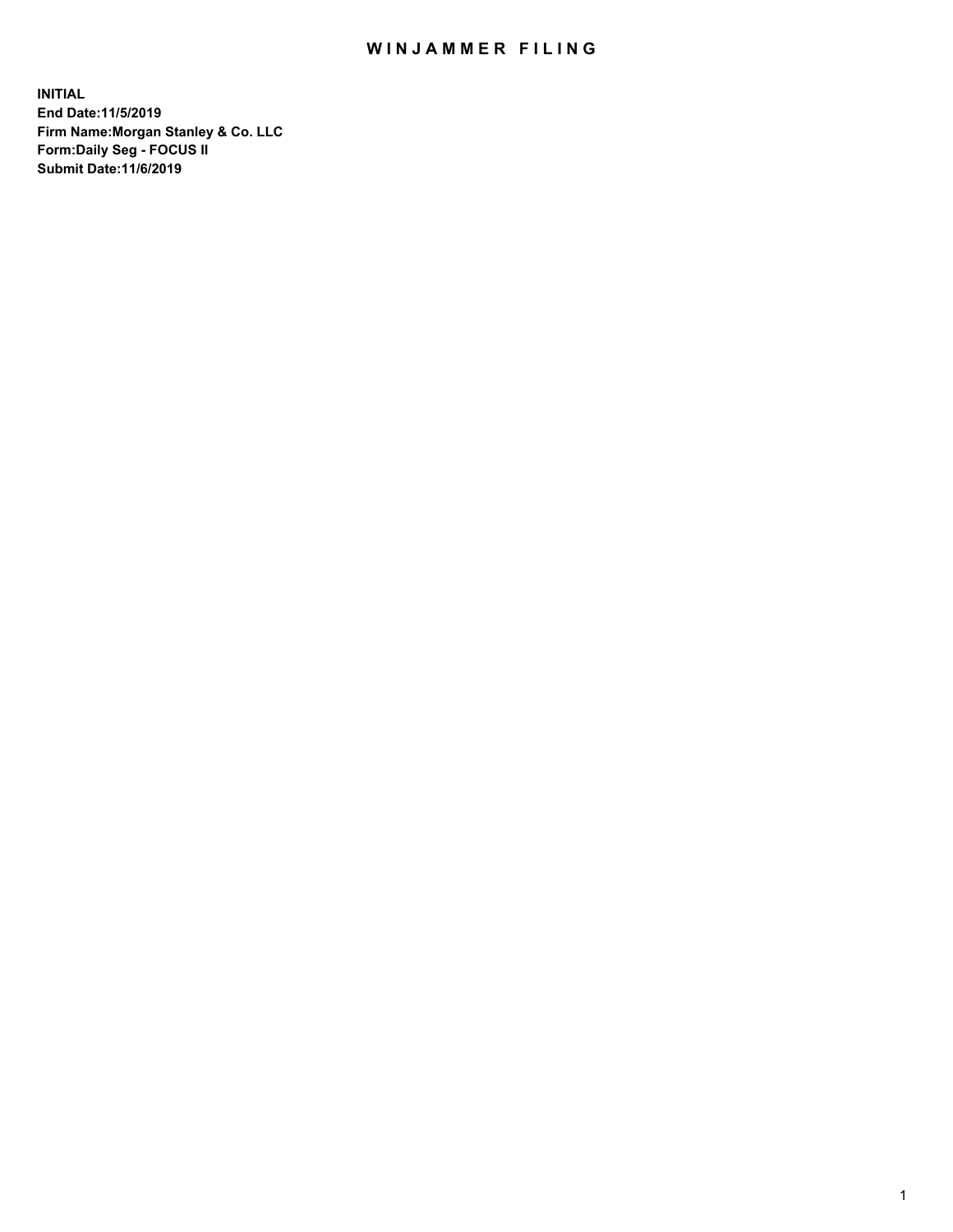**INITIAL End Date:11/5/2019 Firm Name:Morgan Stanley & Co. LLC Form:Daily Seg - FOCUS II Submit Date:11/6/2019 Daily Segregation - Cover Page**

| Name of Company                                                                                                                                                                                                                                                                                                               | Morgan Stanley & Co. LLC                               |
|-------------------------------------------------------------------------------------------------------------------------------------------------------------------------------------------------------------------------------------------------------------------------------------------------------------------------------|--------------------------------------------------------|
| <b>Contact Name</b>                                                                                                                                                                                                                                                                                                           | <b>Ikram Shah</b>                                      |
| <b>Contact Phone Number</b>                                                                                                                                                                                                                                                                                                   | 212-276-0963                                           |
| <b>Contact Email Address</b>                                                                                                                                                                                                                                                                                                  | Ikram.shah@morganstanley.com                           |
| FCM's Customer Segregated Funds Residual Interest Target (choose one):<br>a. Minimum dollar amount: ; or<br>b. Minimum percentage of customer segregated funds required:% ; or<br>c. Dollar amount range between: and; or<br>d. Percentage range of customer segregated funds required between:% and%.                        | 235,000,000<br><u>0</u><br><u>00</u><br>0 <sup>0</sup> |
| FCM's Customer Secured Amount Funds Residual Interest Target (choose one):<br>a. Minimum dollar amount: ; or<br>b. Minimum percentage of customer secured funds required:%; or<br>c. Dollar amount range between: and; or<br>d. Percentage range of customer secured funds required between:% and%.                           | 140,000,000<br><u>0</u><br><u>00</u><br>0 <sub>0</sub> |
| FCM's Cleared Swaps Customer Collateral Residual Interest Target (choose one):<br>a. Minimum dollar amount: ; or<br>b. Minimum percentage of cleared swaps customer collateral required:%; or<br>c. Dollar amount range between: and; or<br>d. Percentage range of cleared swaps customer collateral required between:% and%. | 92,000,000<br><u>0</u><br>0 Q<br>00                    |

Attach supporting documents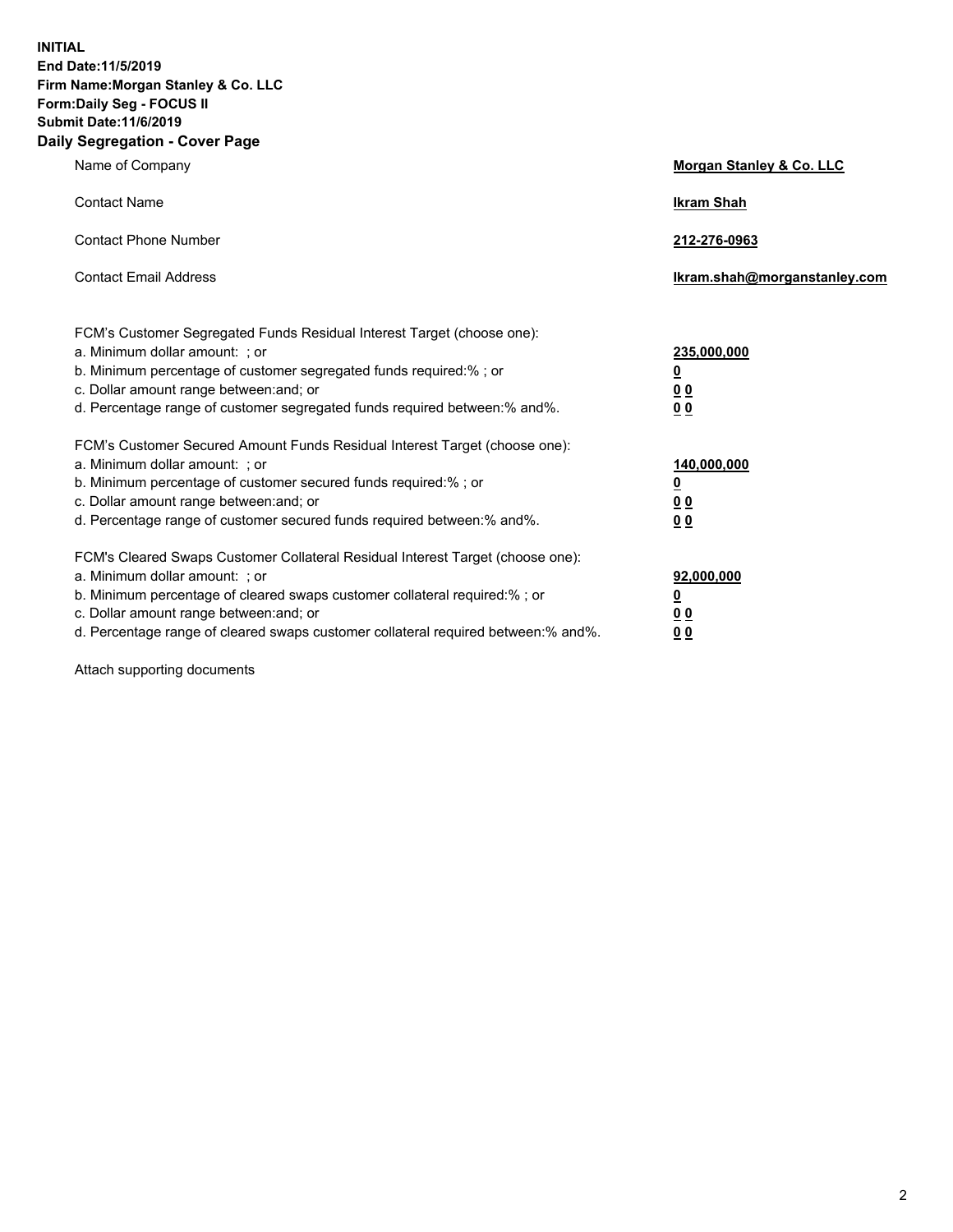## **INITIAL End Date:11/5/2019 Firm Name:Morgan Stanley & Co. LLC Form:Daily Seg - FOCUS II Submit Date:11/6/2019**

## **Daily Segregation - Secured Amounts**

Foreign Futures and Foreign Options Secured Amounts Amount required to be set aside pursuant to law, rule or regulation of a foreign government or a rule of a self-regulatory organization authorized thereunder 1. Net ledger balance - Foreign Futures and Foreign Option Trading - All Customers A. Cash **2,654,916,429** [7315] B. Securities (at market) **2,263,757,010** [7317] 2. Net unrealized profit (loss) in open futures contracts traded on a foreign board of trade **563,188,474** [7325] 3. Exchange traded options a. Market value of open option contracts purchased on a foreign board of trade **21,523,925** [7335] b. Market value of open contracts granted (sold) on a foreign board of trade **-23,673,962** [7337] 4. Net equity (deficit) (add lines 1. 2. and 3.) **5,479,711,876** [7345] 5. Account liquidating to a deficit and account with a debit balances - gross amount **61,122,923** [7351] Less: amount offset by customer owned securities **-58,884,971** [7352] **2,237,952** 6. Amount required to be set aside as the secured amount - Net Liquidating Equity Method (add lines 4 and 5)

7. Greater of amount required to be set aside pursuant to foreign jurisdiction (above) or line 6.

## FUNDS DEPOSITED IN SEPARATE REGULATION 30.7 ACCOUNTS

- 1. Cash in banks
	- A. Banks located in the United States **220,038,199** [7500]
	- B. Other banks qualified under Regulation 30.7 **625,971,923** [7520] **846,010,122**
- 2. Securities
	- A. In safekeeping with banks located in the United States **582,007,850** [7540]
	- B. In safekeeping with other banks qualified under Regulation 30.7 **0** [7560] **582,007,850** [7570]
- 3. Equities with registered futures commission merchants
	-
	- B. Securities **0** [7590]
	- C. Unrealized gain (loss) on open futures contracts **65,680** [7600]
	- D. Value of long option contracts **0** [7610]
- E. Value of short option contracts **0** [7615] **9,962,102** [7620]
- 4. Amounts held by clearing organizations of foreign boards of trade
	- A. Cash **0** [7640]
	- B. Securities **0** [7650]
	- C. Amount due to (from) clearing organization daily variation **0** [7660]
	- D. Value of long option contracts **0** [7670]
	- E. Value of short option contracts **0** [7675] **0** [7680]
- 5. Amounts held by members of foreign boards of trade
	-
	-
	- C. Unrealized gain (loss) on open futures contracts **563,122,794** [7720]
	- D. Value of long option contracts **21,523,925** [7730]
	- E. Value of short option contracts **-23,673,962** [7735] **4,243,306,689**
- 6. Amounts with other depositories designated by a foreign board of trade **0** [7760]
- 7. Segregated funds on hand **0** [7765]
- 8. Total funds in separate section 30.7 accounts **5,681,286,763** [7770]
- 9. Excess (deficiency) Set Aside for Secured Amount (subtract line 7 Secured Statement Page 1 from Line 8)
- 10. Management Target Amount for Excess funds in separate section 30.7 accounts **140,000,000** [7780]
- 11. Excess (deficiency) funds in separate 30.7 accounts over (under) Management Target **59,336,935** [7785]

**0** [7305]

[7354] **5,481,949,828** [7355]

**5,481,949,828** [7360]

[7530]

A. Cash **9,896,422** [7580]

 A. Cash **2,000,584,772** [7700] B. Securities **1,681,749,160** [7710] [7740] **199,336,935** [7380]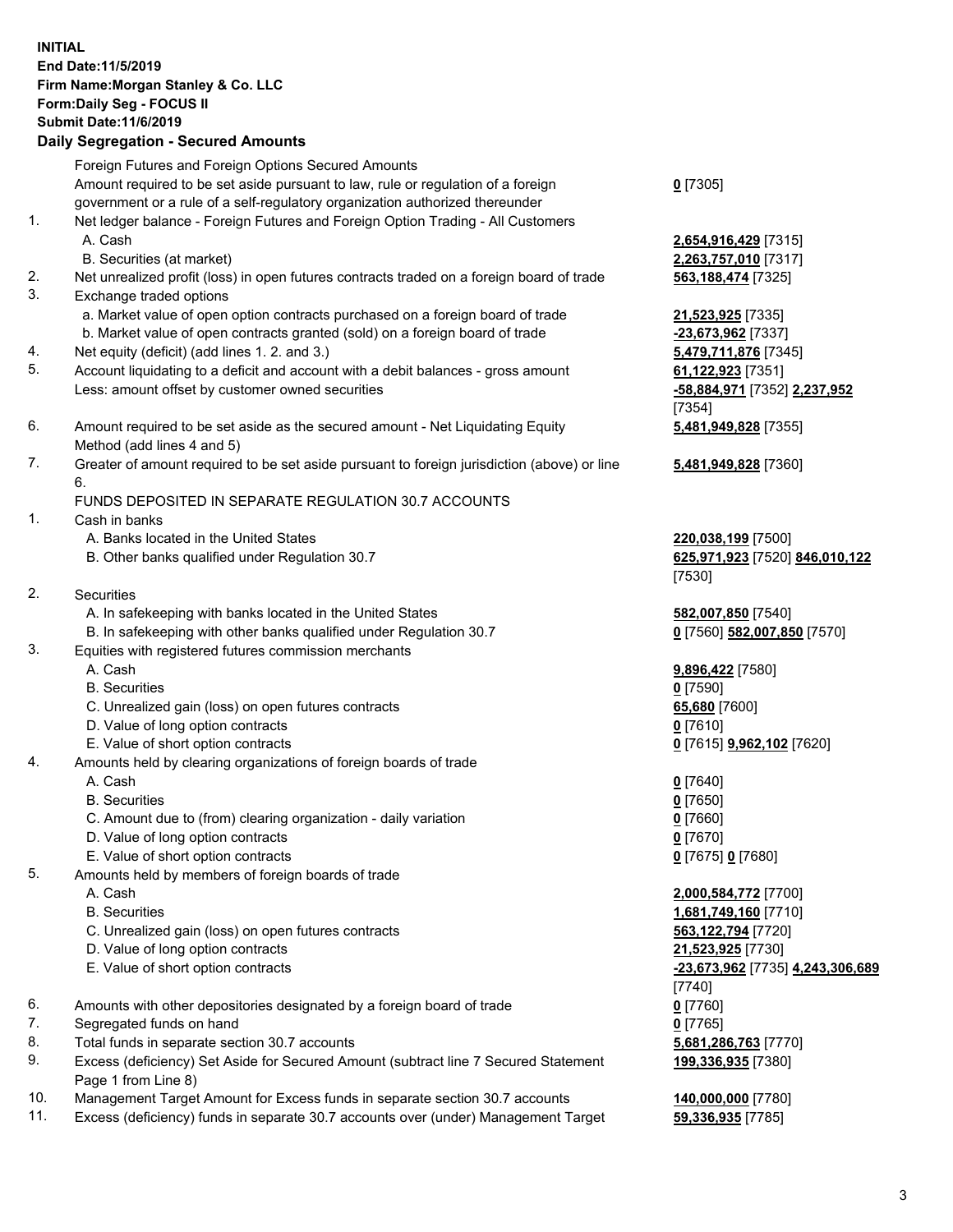**INITIAL End Date:11/5/2019 Firm Name:Morgan Stanley & Co. LLC Form:Daily Seg - FOCUS II Submit Date:11/6/2019 Daily Segregation - Segregation Statement** SEGREGATION REQUIREMENTS(Section 4d(2) of the CEAct) 1. Net ledger balance A. Cash **10,759,894,850** [7010] B. Securities (at market) **6,600,892,846** [7020] 2. Net unrealized profit (loss) in open futures contracts traded on a contract market **-1,300,515,790** [7030] 3. Exchange traded options A. Add market value of open option contracts purchased on a contract market **406,283,431** [7032] B. Deduct market value of open option contracts granted (sold) on a contract market **-256,791,428** [7033] 4. Net equity (deficit) (add lines 1, 2 and 3) **16,209,763,909** [7040] 5. Accounts liquidating to a deficit and accounts with debit balances - gross amount **927,898,521** [7045] Less: amount offset by customer securities **-926,456,455** [7047] **1,442,066** [7050] 6. Amount required to be segregated (add lines 4 and 5) **16,211,205,975** [7060] FUNDS IN SEGREGATED ACCOUNTS 7. Deposited in segregated funds bank accounts A. Cash **3,505,920,147** [7070] B. Securities representing investments of customers' funds (at market) **0** [7080] C. Securities held for particular customers or option customers in lieu of cash (at market) **681,405,197** [7090] 8. Margins on deposit with derivatives clearing organizations of contract markets A. Cash **6,265,039,857** [7100] B. Securities representing investments of customers' funds (at market) **0** [7110] C. Securities held for particular customers or option customers in lieu of cash (at market) **5,919,487,649** [7120] 9. Net settlement from (to) derivatives clearing organizations of contract markets **-39,827,989** [7130] 10. Exchange traded options A. Value of open long option contracts **406,283,431** [7132] B. Value of open short option contracts **-256,767,991** [7133] 11. Net equities with other FCMs A. Net liquidating equity **8,131,031** [7140] B. Securities representing investments of customers' funds (at market) **0** [7160] C. Securities held for particular customers or option customers in lieu of cash (at market) **0** [7170] 12. Segregated funds on hand **0** [7150] 13. Total amount in segregation (add lines 7 through 12) **16,489,671,332** [7180] 14. Excess (deficiency) funds in segregation (subtract line 6 from line 13) **278,465,357** [7190]

- 15. Management Target Amount for Excess funds in segregation **235,000,000** [7194]
- 16. Excess (deficiency) funds in segregation over (under) Management Target Amount Excess

**43,465,357** [7198]